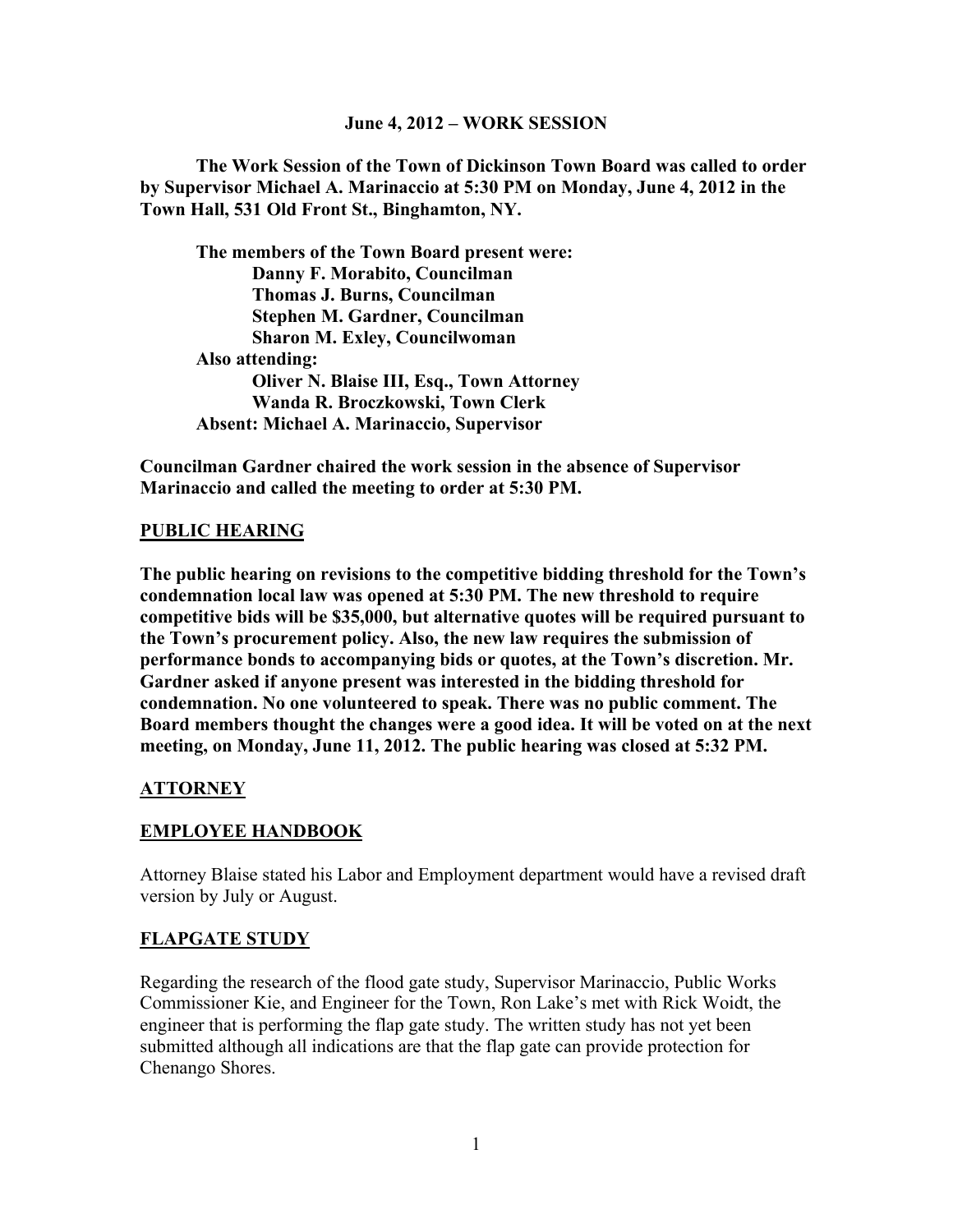## **ORGANIZATIONAL RESOLUTION**

Revised copies of the Organizational Resolution were reviewed. Nothing has changed except section 22 on Procurement Policy which includes the revised threshold, be it verbal or written. It will be placed on the regular town board meeting June  $11<sup>th</sup>$ .

## **GLENWOOD ROAD PROJECT**

As of today, no Site Plan application has been received. Supposedly, BOCES is no longer interested although it is reported the developer may have a new client. Code Enforcement Officer Rafferty has a meeting tomorrow morning, Tuesday June 5, at 9:30AM with the developer's engineer. He will email the board about the new client once he finds out as a result of his meeting.

# **CHAIR**

Councilman Gardner reviewed some of the items Supervisor Marinaccio asked he communicate to the board.

### **ALTERNATE POSITIONS RECOMMENDED FOR PLANNING AND ZONING BOARDS**

Supervisor Marinaccio would like to recommend we create two (2) alternate positions for both the Planning and Zoning Boards. These positions will be non-paid unless they fill in for a meeting to cover attendance or a conflict of interest. The board can come up with a per-meeting fee schedule. These positions could start in January of 2013 if the Board accepts the recommendation. Councilman Burns questioned why wait until January as he feels it is a very good idea and we should not wait. Councilman Morabito says to do it now. Attorney Blaise says we would need to pass a resolution at the next meeting and schedule a Public Hearing. I will be put on next week's agenda.

Engineer Lake pointed out other towns do have them and they are required to attend all meetings as part of the audience as to be familiar with all current issues. Chair of the Zoning Board, Jeanne Compton spoke of similar issues she currently has experienced. Councilman Burns suggest one member from each board be present along with chairs of each board for discussion at the next meeting.

# **SUNRISE TERRACE CONTACTED BY NYSEG FOR SPRAYING CHEMICALS**

Supervisor Marinaccio received calls and emails from residents on Lawson Court in Sunrise Terrace in regard to notices that were sent out by NYSEG stating they would be using insecticides and herbicides in their right away that is above these properties. After talking with Bob Pass from NYSEG and mentioning our concerns about the use of these chemicals so close to residential properties, NYSEG cannot move forward with this project without written consent from the residents. It looks like the use of these chemicals will not take place.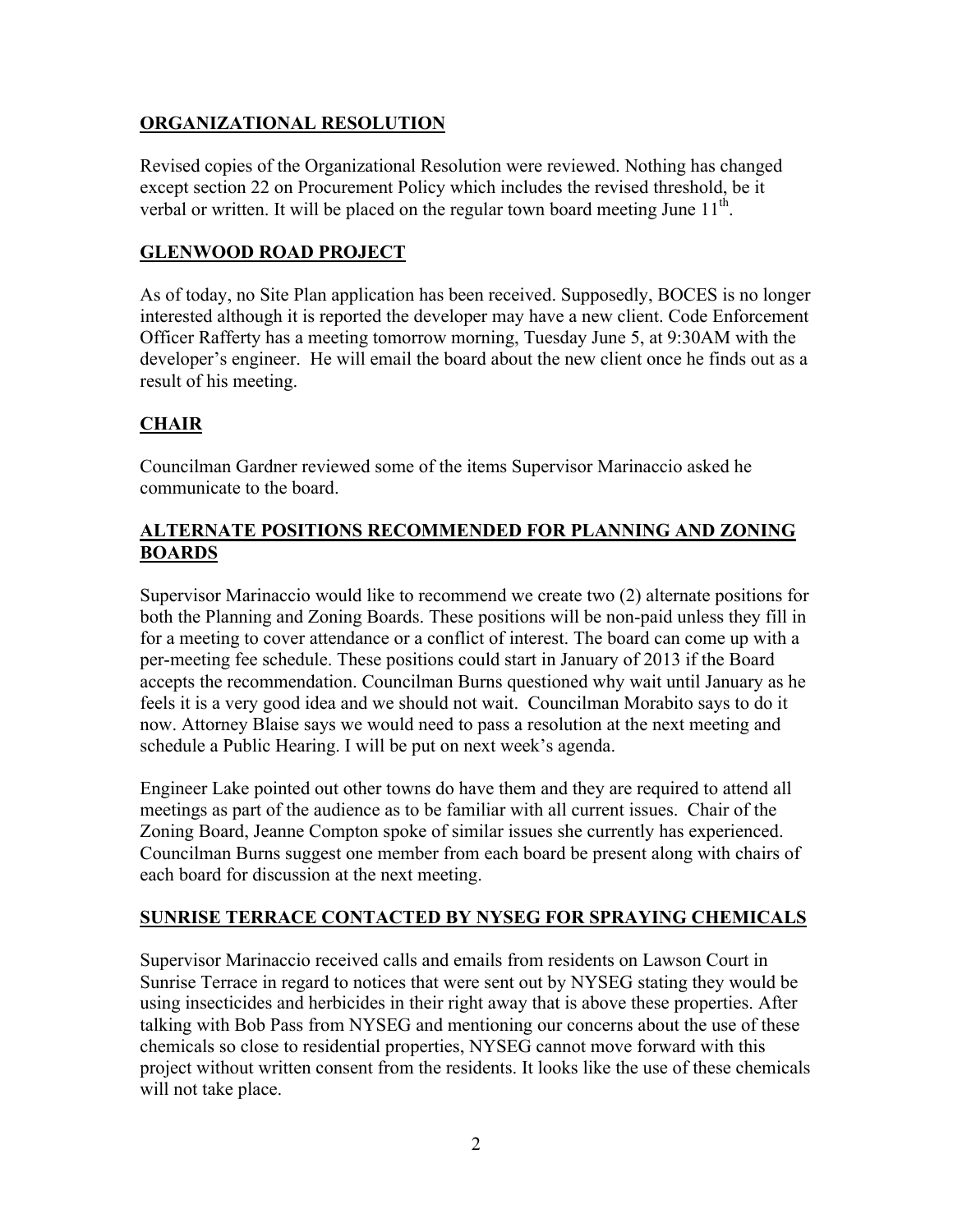## **ASSOCIATION OF TOWNS AND VILLAGES UPCOMING MEETING**

June  $14^{th}$   $\omega$  5:30 the Association of Towns will host a meeting at the Spot Restaurant. Supervisor Marinaccio stated this is a must attend by the board. Speakers representing the Joint Landowners Coalition regarding Ad Velour Taxes will give a presentation as a result of the taxes benefits generated from the natural gas drilling process. Board members kindly RSVP for this important meeting.

# **MARIA ZOBNIW DAY**

Tentative date is set for Tuesday July 24<sup>th</sup> at the Prospect Terrace Park. The time will be posted later.

# **IDA PUBLIC HEARING REGARDING TIOGA LEARNING PROPERTIES, LLC**

A public hearing will be held by the Broome County Industrial Development Agency on the  $6<sup>th</sup>$  day of June at 12:00 noon, at the Town of Dickinson Town Hall, 531 Old Front Street, Binghamton, New York from Broome County Industrial Development Agency by Richard D'Attilio, Executive Director. It is regarding a pilot program for the Marchuska project at 270 Glenwood Road. It should be noted the developer was not aware of the public hearing.

## **PROPERTY REPORTS**

# **13 BELLAIRE AVENUE**

Attorney Blaise stated public notices will be posted by LCP, the contractor, for the demolition of 13 Bellaire Avenue.

# **FLAPGATE STUDY**

There will be a meeting about the flap gate study and that representative of DOT will be present. All indications show it is a good idea and it should help us. Per Public Works Commissioner Kie, the State is requesting Rick Woidt to clarify several items and include more elevations in the report and to pick 2 spots downstream to show the effects.

# **STATE EQUALIZATION RATE STEADY**

Supervisor Marinaccio reported our State Equalization Rate has remained at 65.00. We may want to begin researching the possibility of conducting a re-assessment in the near future. He will discuss this with our Assessor for the Town, David Hamlin, and have Dave meet with the board to further discuss this. Assessment rates to change would be a 2 to 3 year process.